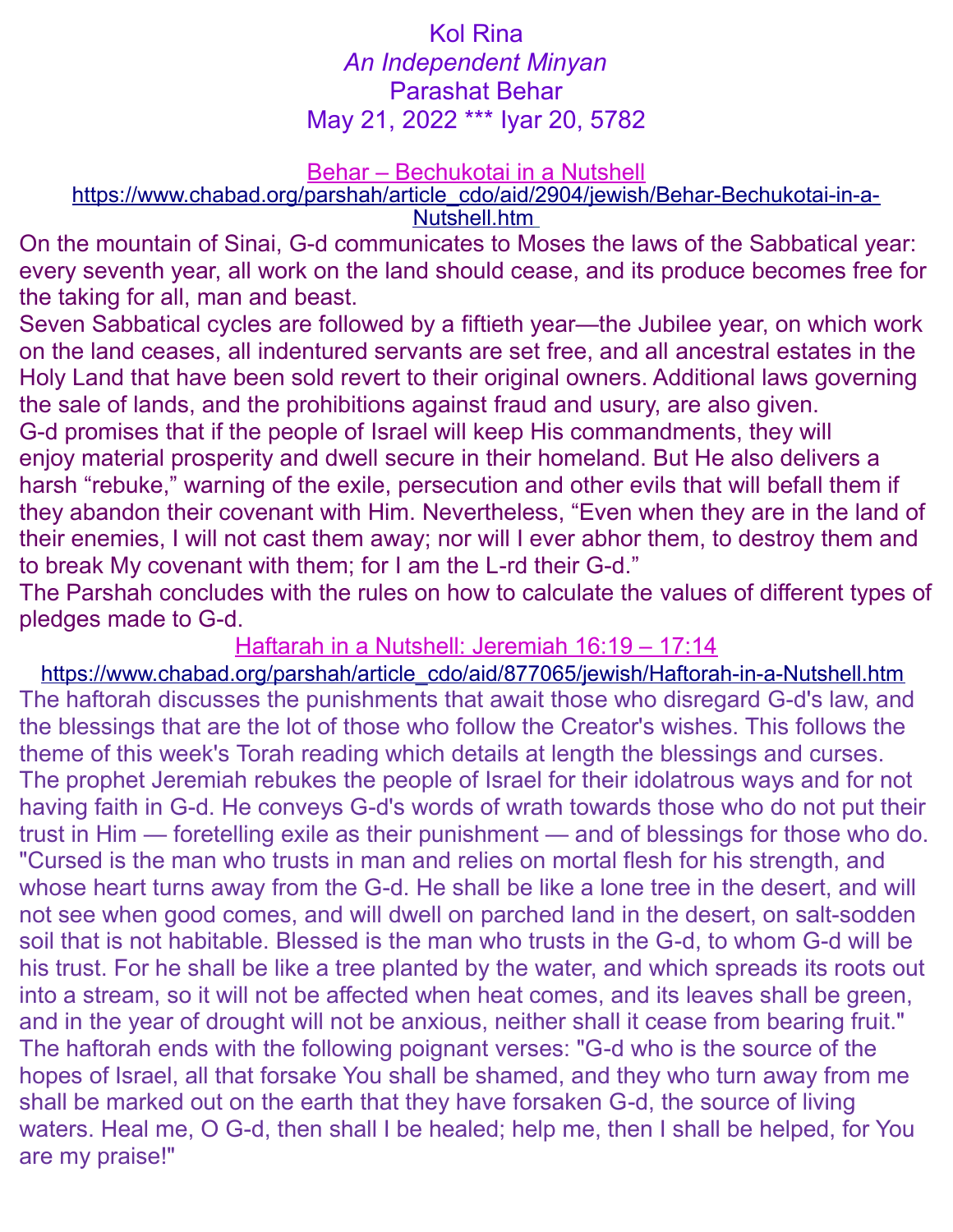# *Food For Thought*

The Economics of Liberty: Behar from the Rabbi Sacks Legacy Trust <https://www.rabbisacks.org/covenant-conversation/behar/the-economics-of-liberty/>

The most surprising best-selling book in 2014 was French economist Thomas Piketty's Capital in the Twenty-First Centur[y\[1\]](https://www.rabbisacks.org/covenant-conversation/behar/the-economics-of-liberty/#_ftn1) – a dense 700-page-long treatise on economic theory backed by massive statistical research – not the usual stuff of runaway literary successes.

Much of its appeal was the way it documented the phenomenon that is reshaping societies throughout the world: in the [current global economy,](https://www.rabbisacks.org/quotes/economics-needs-ethics/) inequalities are growing apace. In the United States between 1979 and 2013, the top one per cent saw their incomes grow by more than 240 per cent, while the lowest fifth experienced a rise of only 10 per cent[.\[2\]](https://www.rabbisacks.org/covenant-conversation/behar/the-economics-of-liberty/#_ftn1) More striking still is the difference in capital income from assets such as housing, stocks and bonds, where the top one per cent have seen a growth of 300 per cent, and the bottom fifth have suffered a fall of 60 per cent. In global terms, the combined wealth of the richest 85 individuals is equal to the total of the poorest 3.5 billion – half the population of the world[.\[3\]](https://www.rabbisacks.org/covenant-conversation/behar/the-economics-of-liberty/#_ftn2)

Picketty's contribution was to show why this has happened. The market economy, he argues, tends to makes us more and less equal at the same time: more equal because it spreads education, knowledge and skills more widely than in the past, but less equal because over time, especially in mature economies, the rate of return on capital tends to outpace the rate of growth of income and output. Those who own capital assets grow richer, faster than those who rely entirely on income from their labour. The increase in inequality is, he says, "potentially threatening to democratic societies and to the values of social justice on which they are based." This is the latest chapter in a very old story indeed. Isaiah Berlin made the point that not all values can co-exist – in this case, freedom and equality[.\[4\]](https://www.rabbisacks.org/covenant-conversation/behar/the-economics-of-liberty/#_ftn3) You can have one or the other but not both: the more economic freedom, the less equality; the more equality, the less freedom. That was the key conflict of the Cold War era, between capitalism and communism. Communism lost the battle. In the 1980s, under Ronald Reagan in America, [Margaret Thatcher](https://www.rabbisacks.org/archive/baroness-thatcher-was-a-parliamentary-boadicea/) in Britain, markets were liberalised, and by the end of the decade the Soviet Union had collapsed. But unfettered economic freedom produces its own discontents, and Picketty's book is one of several warning signs.

All of this makes the social legislation of parshat [Behar](https://www.rabbisacks.org/covenant-conversation/behar/) a text for our time, because the Torah is profoundly concerned, not just with economics, but with the more fundamental moral and human issues. What kind of society do we seek? What social order best does justice to human dignity and the delicate bonds linking us to one another and to God?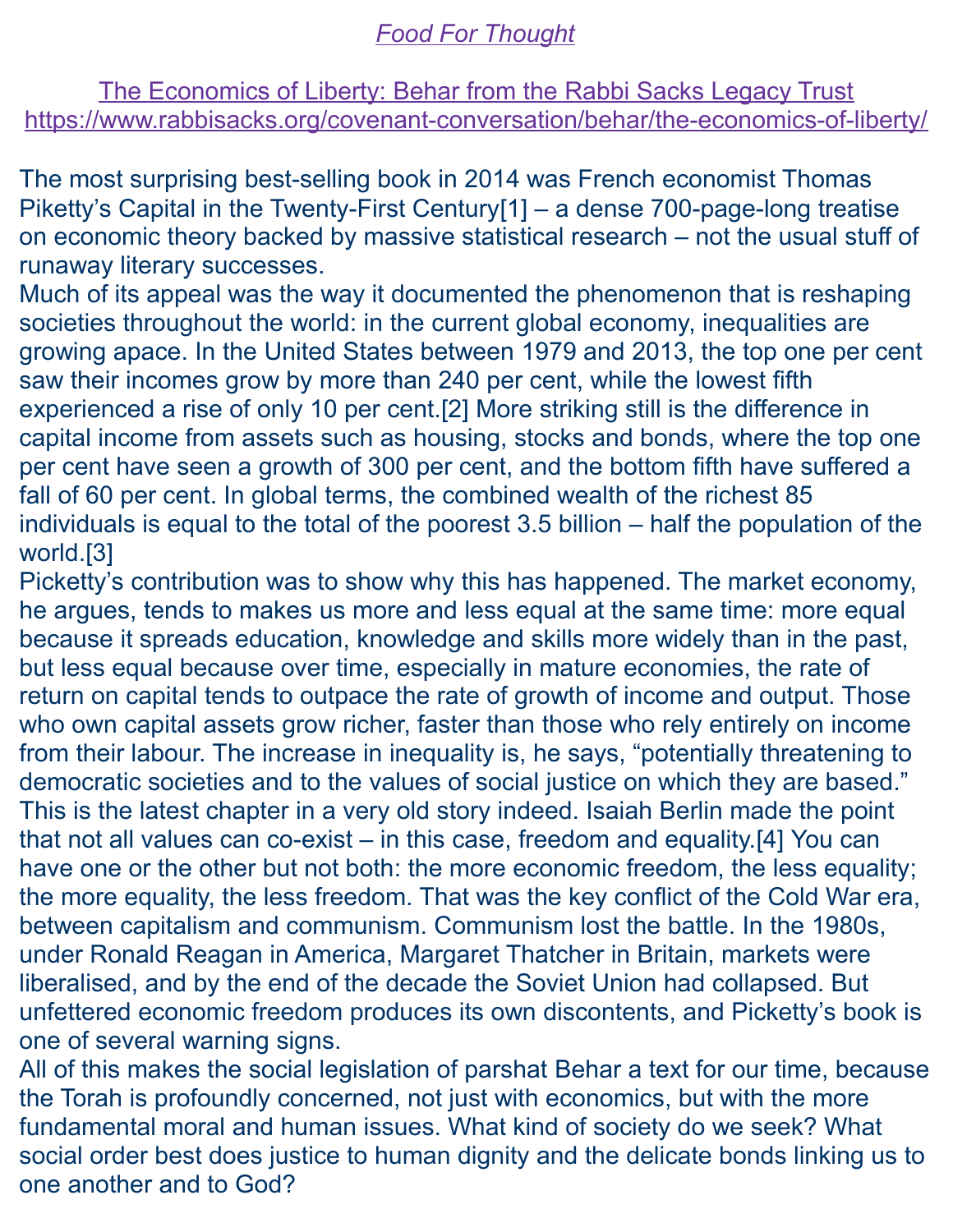What makes Judaism distinctive is its commitment to both freedom and equality, while at the same time recognising the tension between them. The opening chapters of Genesis describe the consequences of God's gift to humans of individual freedom. But since we are social animals, we need also collective freedom. Hence the significance of the opening chapters of [Shemot,](https://www.rabbisacks.org/covenant-conversation/shemot/) with their characterisation of Egypt as an example of a society that deprives people of liberty, enslaving populations and making the many subject to the will of the few. Time and again the Torah explains its laws as ways of preserving freedom, remembering what it was like, in Egypt, to be deprived of liberty.

The Torah is also committed to the equal dignity of human beings in the image, and under the sovereignty, of God. That quest for equality was not fully realised in the biblical era. There were hierarchies in biblical Israel. Not everyone could be a king; not everyone was a priest. But Judaism had no class system. It had no equivalent of Plato's division of society into men of gold, silver and bronze, or Aristotle's belief that some are born to rule, others to be ruled. In the community of the covenant envisaged by the Torah, we are all God's children, all precious in His sight, each with a contribution to make to the common good.

The fundamental insight of parshat Behar is precisely that restated by Piketty, namely that economic inequalities have a tendency to increase over time, and the result may be a loss of freedom as well. People can become enslaved by a burden of debt. In biblical times this might involve selling yourself literally into slavery as the only way of guaranteeing food and shelter. Families might be forced into selling their land: their ancestral inheritance from the days of Moses. The result would be a society in which, in the course of time, a few would become substantial landowners while many became landless and impoverished.

The Torah's solution, set out in Behar, is a periodic restoration of people's fundamental liberties. Every seventh year, debts were to be released and Israelite slaves set free. After seven sabbatical cycles, the Jubilee year was to be a time when, with few exceptions, ancestral land returned to its original owners. The Liberty Bell in Philadelphia is engraved with the famous words of the Jubilee command, in the King James translation:

"Proclaim liberty throughout all the land to all its inhabitants." [Lev. 25:10](https://www.sefaria.org/Leviticus.25.10?lang=he-en&utm_source=rabbisacks.org&utm_medium=sefaria_linker) So relevant does this vision remain that the international movement for debt relief for developing countries by the year 2000 was called Jubilee 2000, an explicit reference to the principles set out in our parsha.

Three things are worth noting about the Torah's social and economic programme. First, it is more concerned with human freedom than with a narrow focus on economic equality. Losing your land or becoming trapped by debt are a real constraint on freedom[.\[5\]](https://www.rabbisacks.org/covenant-conversation/behar/the-economics-of-liberty/#_ftn4) Fundamental to a Jewish understanding of the moral dimension of economics is the idea of independence, "each person under his own vine and fig tree" as the prophet Micah puts it. [\(Mic. 4:4\)](https://www.sefaria.org/Micah.4.4?lang=he-en&utm_source=rabbisacks.org&utm_medium=sefaria_linker) We pray in the Grace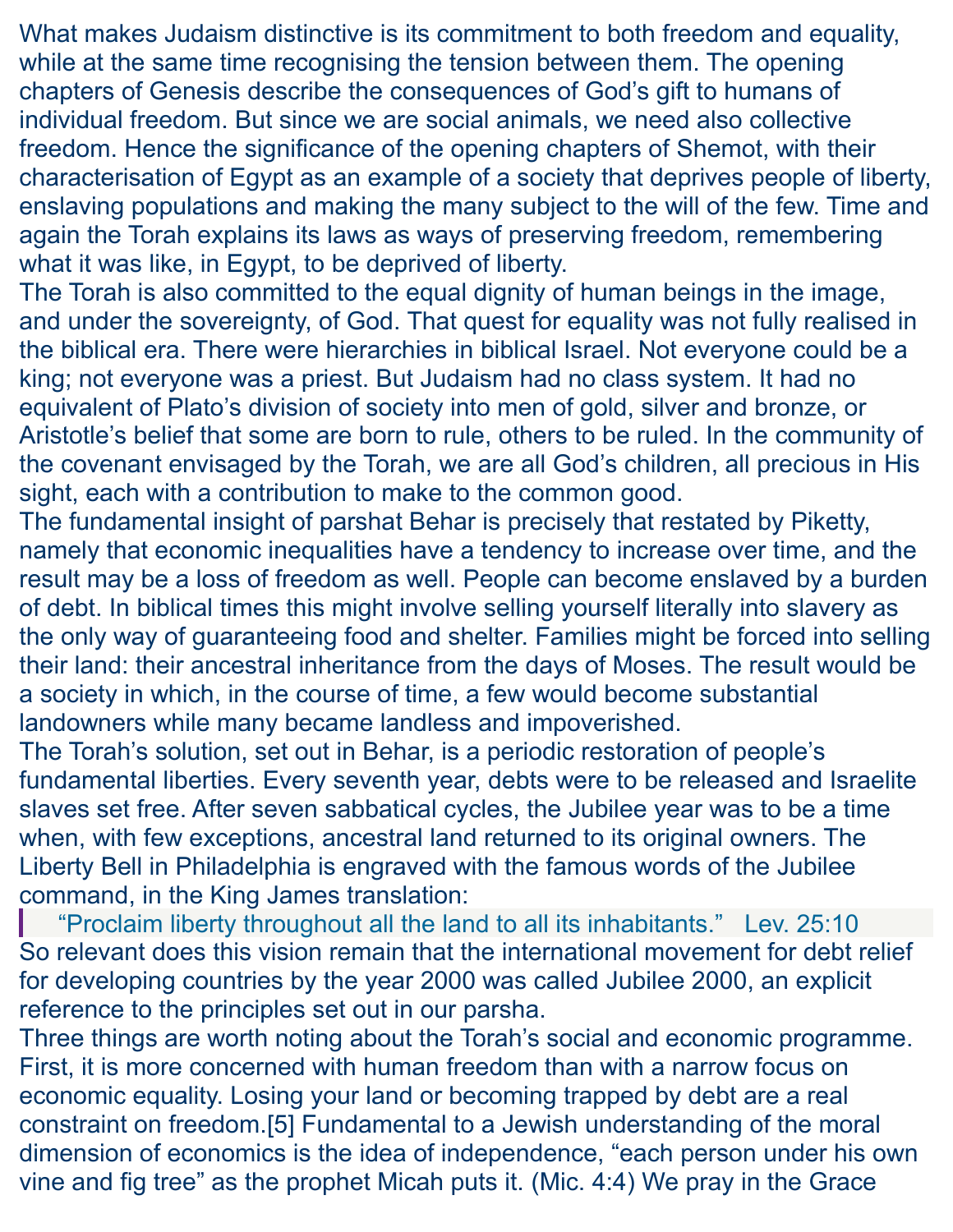After Meals, "Do not make us dependent on the gifts or loans of other people … so that we may suffer neither shame nor humiliation." There is something profoundly degrading in losing your independence and being forced to depend on the goodwill of others. Hence the provisions of Behar are directed not at equality but at restoring people's capacity to earn their own livelihood as free and independent agents.

Next, it takes this entire system out of the hands of human legislators. It rests on two fundamental ideas about capital and labour. First, the land belongs to God:

"And the land shall not be sold in perpetuity, for the land is Mine. You are

foreigners and visitors as far as I am concerned." [Lev. 25:23](https://www.sefaria.org/Leviticus.25.23?lang=he-en&utm_source=rabbisacks.org&utm_medium=sefaria_linker) Second, the same applies to people:

"For they [the Israelites] are My servants, whom I brought out from Egypt, they cannot be sold as slaves." [Lev. 25:42](https://www.sefaria.org/Leviticus.25.42?lang=he-en&utm_source=rabbisacks.org&utm_medium=sefaria_linker)

This means that personal and economic liberty are not open to political negotiation. They are inalienable, God-given rights. This is what lay behind John F. Kennedy's reference in his 1961 Presidential Inaugural, to the "revolutionary beliefs for which our forebears fought," namely "the belief that the rights of man come not from the generosity of the state but from the hand of God." Third, it tells us that economics is, and must remain, [a discipline that rests on](https://www.rabbisacks.org/quotes/physical-and-moral-ecology/)  [moral foundations.](https://www.rabbisacks.org/quotes/physical-and-moral-ecology/) What matters to the Torah is not simply technical indices, such as the rate of growth or absolute standards of wealth, but the quality and texture of relationships: people's independence and sense of dignity, the ways in which the system allows people to recover from misfortune, and the extent to which it allows the members of a society to live the truth that "when you eat from the labour of your hands you will be happy and it will be well with you." [\(Ps. 128:2\)](https://www.sefaria.org/Psalms.128.2?lang=he-en&utm_source=rabbisacks.org&utm_medium=sefaria_linker) In no other intellectual area have Jews been so dominant. They have won 41 per cent of Nobel prizes in economics[.\[6\]](https://www.rabbisacks.org/covenant-conversation/behar/the-economics-of-liberty/#_ftn5) They developed some of the greatest ideas in the field: David Ricardo's theory of comparative advantage, John von Neumann's Game Theory (a development of which gained Professor Robert Aumann a Nobel Prize), Milton Friedman's monetary theory, Gary Becker's extension of economic theory to family dynamics, Daniel Kahneman and Amos Tversky's theory of behavioural economics, and many others. Not always but often the moral dimension has been evident in their work. There is something impressive, even spiritual, in the fact that Jews have sought to create – down here on earth, not up in heaven in an afterlife – systems that seek to maximise human liberty and creativity. And the foundations lie in our parsha, whose ancient words are inspiring still. [\[1\]](https://www.rabbisacks.org/covenant-conversation/behar/the-economics-of-liberty/#_ftnref1) Thomas Picketty, Capital in the Twenty-First Century, translation: Arthur Goldhammer, Belknap Press of Harvard University Press, 2014 [2] [http://www.theatlantic.com/business/archive/2012/12/a-giant-statistical-round-up-of-the](http://www.theatlantic.com/business/archive/2012/12/a-giant-statistical-round-up-of-the-income-inequality-crisis-in-16-charts/266074)[income-inequality-crisis-in-16-charts/266074.](http://www.theatlantic.com/business/archive/2012/12/a-giant-statistical-round-up-of-the-income-inequality-crisis-in-16-charts/266074)[\[3\]](https://www.rabbisacks.org/covenant-conversation/behar/the-economics-of-liberty/#_ftnref2) [http://www.theguardian.com/business/2014/jan](http://www.theguardian.com/business/2014/jan/20/oxfam-85-richest-people-half-of--people-half-of-the-world) [/20/oxfam-85-richest-people-half-of--people-half-of-the-world.](http://www.theguardian.com/business/2014/jan/20/oxfam-85-richest-people-half-of--people-half-of-the-world) [\[4\]](https://www.rabbisacks.org/covenant-conversation/behar/the-economics-of-liberty/#_ftnref3) Isaiah Berlin, 'Two concepts of liberty,' in Four Essays on Liberty, Oxford University Press, 1969. [\[5\]](https://www.rabbisacks.org/covenant-conversation/behar/the-economics-of-liberty/#_ftnref4) This is the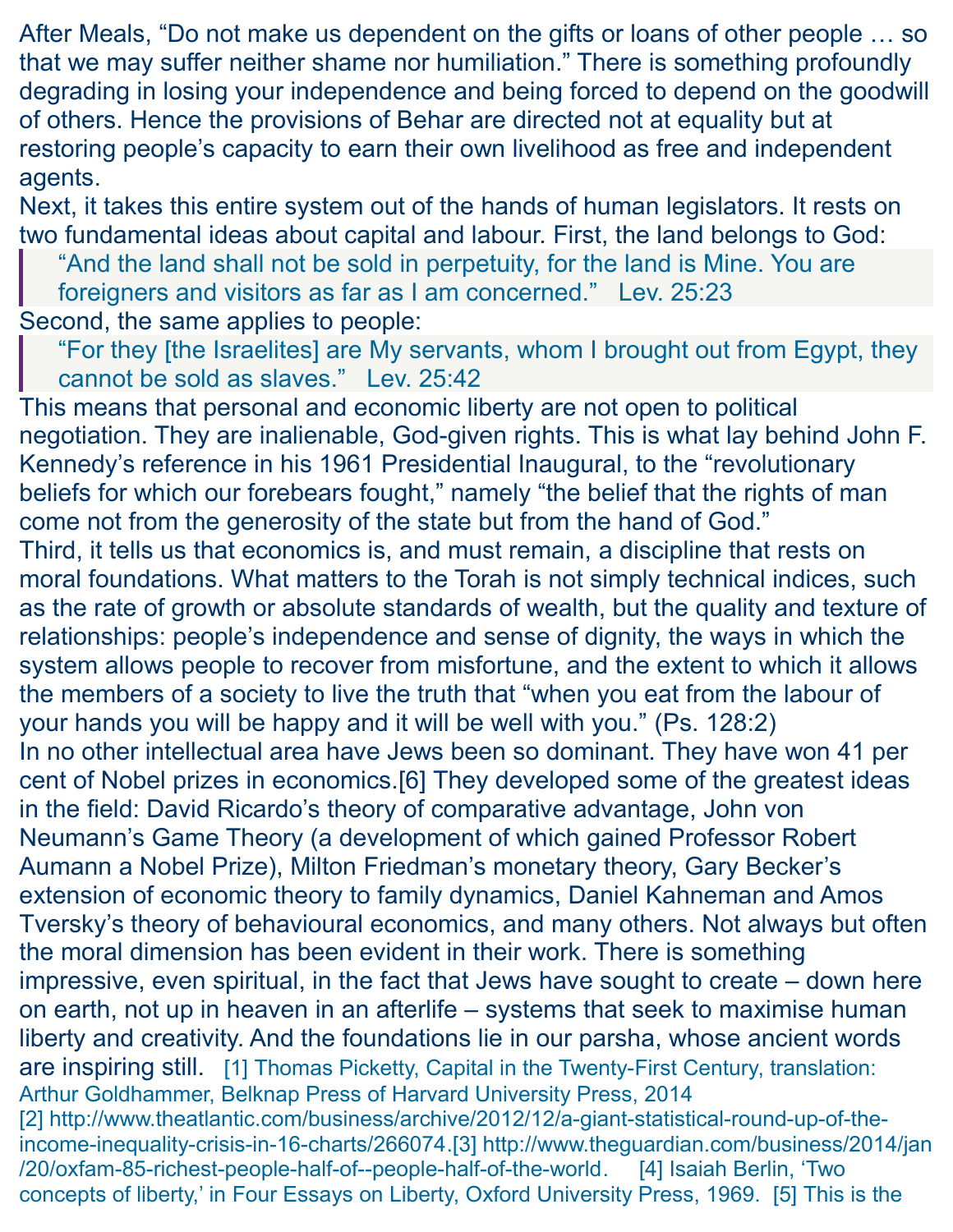argument set out by Nobel Prize-winning economist Amartya Sen in his book, Development as Freedom, Oxford Paperbacks, 2001 [\[6\]](https://www.rabbisacks.org/covenant-conversation/behar/the-economics-of-liberty/#_ftnref5) See [http://en.wikipedia.org/wiki/List\\_of\\_Jewish\\_Nobel\\_laureates.](https://en.wikipedia.org/wiki/List_of_Jewish_Nobel_laureates)

Parshat Behar: The Mitzvah of Shemita by Noam Yehuda Sendor <https://www.growtorah.org/vayikra/2022/05/18-parshat-behar-the-mitzvah-of-shmita>

Before the sin of Adam and Chava, the earth provided sustenance, not through the plotting and plowing of people, but rather through tefillah. In the Talmud, Rav Assi explains that the vegetation would not break through the earth until Adam came along and prayed to Hashem to have mercy on the earth. The rains fell and the earth sprouted.[1] The removal of the fruit from the Eitz Hada'at can be interpreted as a decision to derive pleasure from Hashem's Earth without thought to the consequences it would bring. As a result, humankind's working of the land was no longer within the context of safeguarding it; and thus, the earth is cursed, sprouting thorns and thistles, only giving forth its fruit by the sweat of our brow. In Parshat Behar, the mitzvah of shemitah is discussed. Here, Hashem enables a return to the ideal relationship between humankind and creation.

The halachot relating to the shemitah year are numerous and complex, but there are four general commandments in the Torah from which they are derived.[2]

1.The land should rest, as it says "and the land shall rest a Shabbat to Hashem."[3] It is humanity's responsibility to return all of creation into a proper relationship with Hashem. Through our refraining from planting, pruning, plowing, harvesting or any other form of working the land, the land is allowed to rest and move towards achieving a Shabbat.

2.We must declare all seventh-year produce hefker—ownerless, and free for all to take and enjoy.

3.We must sanctify all seventh-year produce. We are prohibited to do any business whatsoever with the produce and obligated to ensure that it is consumed properly and equitably and does not go to waste.

4.We must absolve all loans from one Jew to another.

The conscious and meticulous observance of these laws and their rabbinic applications expands our awareness to the true nature of reality. The mandated abstinence from physical and commercial control of the land, and the positive commandment to relinquish all sense of ownership of its produce, free us from the enslavement of the constant pursuit of material goods and wealth. It dispels the illusion that physical acquisitions serve as a testament to our existence. Additionally, the Sabbatical year provides ample time to contemplate and

understand that it is not through the strength or the might of our hand that the earth brings forth its fruits. This not only instills a deeper sense of faith and trust in Hashem, but it allows a shift in how we relate to the earth. The earth must be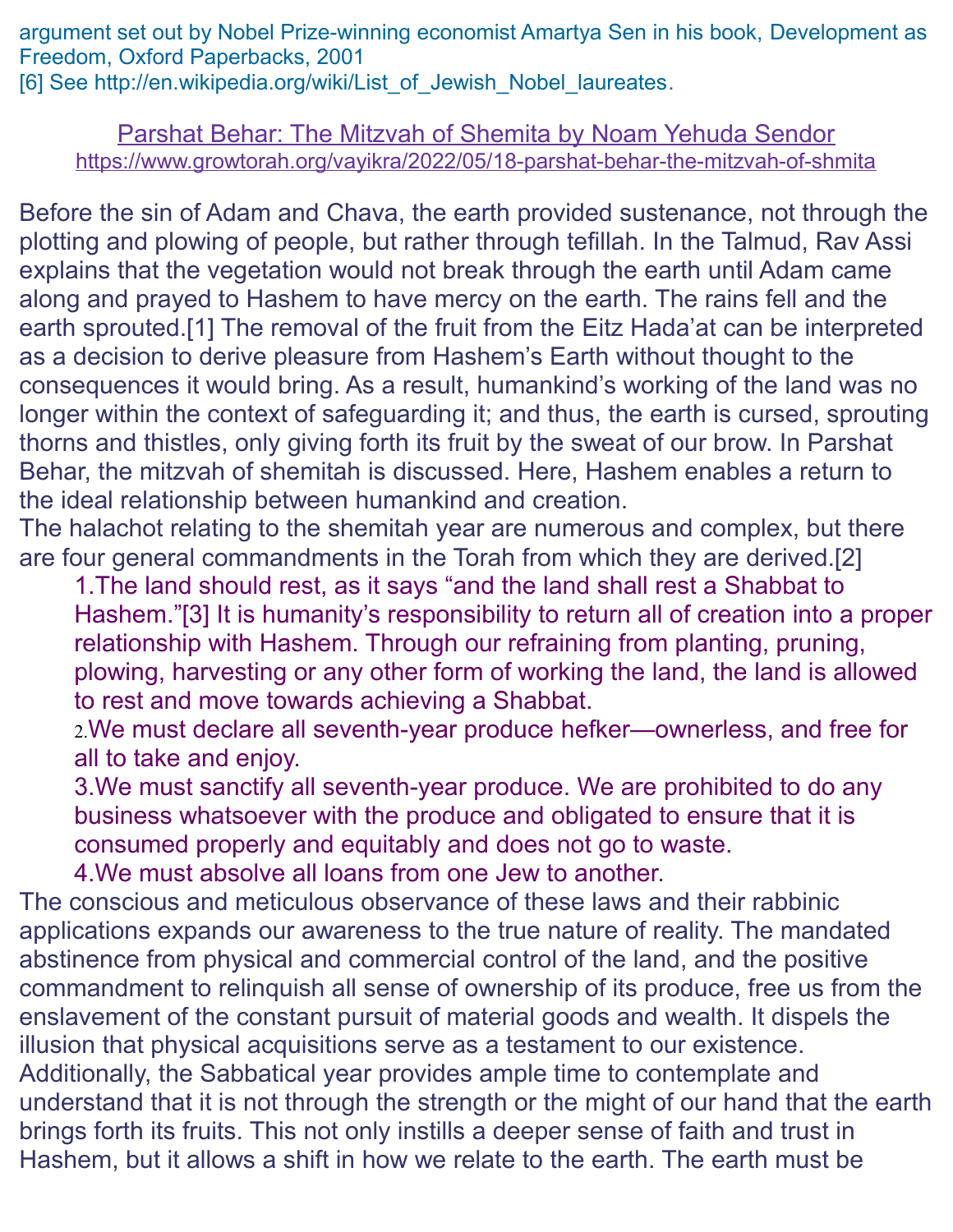viewed as a precious gift that has been entrusted to us and, therefore, we must treat it in a caring and sustainable manner.

The lessons we draw from shemitah are vital today as we dangerously toy with destroying the beautiful world we have been given. One example is the deforestation of vast portions of the earth's most essential ecosystems in order to support the growing demand for beef.[4] The "slash and burn" method of clearing land for agriculture, employed globally, by both small and large-scale cattle farmers, involves cutting the vegetation of a plot of land and allowing it to dry, at which point it is burned. The land is then cultivated for a few seasons, and eventually abandoned, left fallow for cattle pasture. Though this process may release nutrients which fertilize the soil, it is only sustainable on a small scale and on nutrient-rich soil. When applied on an industrial level to nutrient-poor soil, like the current situation in the Amazon Rainforest, the result is an ecological disaster [5]. As Richard Robbins puts it,

Hundreds of thousands of acres of tropical forests in Brazil, Guatemala, Costa Rica, and Honduras, to name just a few countries, have been leveled to create pasture for cattle. Since most of the forest is cleared by burning, the extension of cattle pasture also creates carbon dioxide, and, according to some environmentalists, contributes significantly to global warming. [6]

Such operations lead to erosion and remove all nutrients from the soil, leaving it desolate. The result is severe damage to the biodiversity of the rainforest, an increase in the release of carbon dioxide, and general biosphere instability. [7] Instead of being elevated and sanctified, the earth has become trampled and disgraced. The frightening ecological reality we are facing morally obligates us to rethink our relationship with the land and the consequences of our actions. Many of our actions may be deriving pleasure from Hashem's earth without paying attention to the drastic consequences they bring.

Yet even with the damage humanity has caused, shemitah teaches us that we must have faith that Hashem is in control, waiting for us to return from our careless and selfish ways. We must also know that the fluttering of the wings of any change in our relationship with creation on the physical dimension will cause a ripple effect in the spiritual worlds.

The mitzvah of shemitah provides insight into one of the most puzzling episodes in the Torah. As B'nei Yisrael prepare themselves in the desert to enter Eretz Yisrael, Miriam Hanevi'ah passes away and the miraculous source of water that had sustained the people goes dry. Hashem commands Moshe to carry out one more miraculous act to instill the true nature of the relationship with the land of Israel deep within the consciousness of the new generation. Hashem tells Moshe to speak to the rock to bring forth water. On this verse, Rav Simcha Meir Cohen of Dvinsk (Eastern Europe, 1843-1926), in his sefer, Meshech Chochmah, says Hashem wanted B'nei Ysrael to experience the Divine Speech flowing through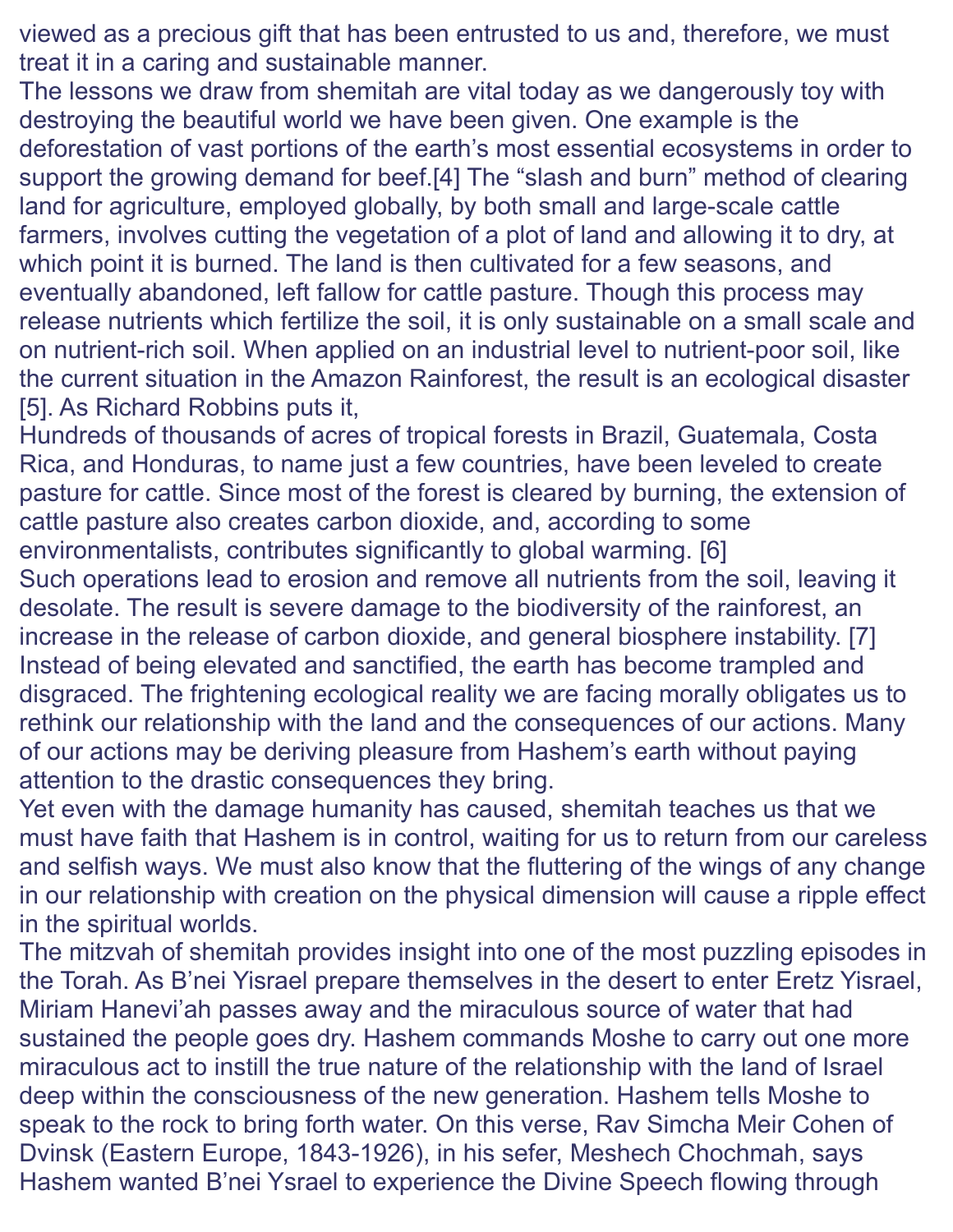Moshe's mouth, drawing even inanimate objects towards Hashem's will. The intention was for them to "see that which is heard"[8] in a similar manner to the awesome revelation at Mount Sinai where "the entire people saw the Voices."[9] This incomprehensible act would significantly strengthen their faith in Hashem's Providence over all. As a manifestation of this new-found emunah, they would also understand that this holy land, which they were about to enter, is not a land that is conquered, used and abused by the sticks wielded by humans. Rather, Eretz Yisrael is a celestial land, which will pour forth its abundant blessing according to the tefillah spilling from the lips of the Jewish people, a people who are sensitive and respectful to the needs of all of Hashem's creation.

Moshe, possibly shaken by the death of his dear sister and frustrated with the complaints of the people, tragically strikes the rock. Hashem rebukes Moshe and Aharon and says "because you did not have faith in Me to sanctify Me in the eyes of the Children of Israel, therefore you will not bring this congregation to the Land that I have given them."[10] Because they failed to express the sanctity of a proper relationship with the Land based on pure emunah in Hashem and not human strength, they could not lead B'nei Ysrael in.

When the Torah introduces shemitah, it says "Hashem spoke to Moshe on Har Sinai saying."[11] Rashi asks "Why is shemitah mentioned [specifically] by Har Sinai? Were not all the mitzvot said at Sinai?" In truth, living a life of shemitah consciousness is a constant reenactment of receiving the Torah at Sinai. Hashem gave us the Torah so that we could sanctify and reveal the truth of all of creation through the passionate and dedicated observance of the mitzvot. And so, when we come to a proper relationship with the earth and give it proper rest and respect through the mitzvah of the shemitah year, the splendor of its divinity is revealed. Should we choose to view the mitzvah of shemitah in a sophisticated and allencompassing manor, we may be zochim to bring the world closer to a healthy and holy state. *(Noam Yehuda Sendor is studying for rabbinic ordination at the Bat Ayin Yeshiva in Israel.)* 

> Fostering an Equitable Urban Landscape by Rabbi Michal Wolf <https://truah.org/resources/parshat-behar-michal-woll-moraltorah/>

## SELL YOUR HOUSE "AS-IS"

# no repairs no updates no stress

The small blue sign has been tacked to a pole at the end of my exit from I-94 since I moved into Milwaukee proper, just over a year ago. While it is only one of the ubiquitous "*We Buy Houses"* postings seen throughout town, and throughout the country, this one feels personal to me, a reminder of why we chose to throw in our lot with the people of MKE.

Although this is a *shmita* [sabbatical] year, I am skipping right to he *yovel* [jubilee]*,*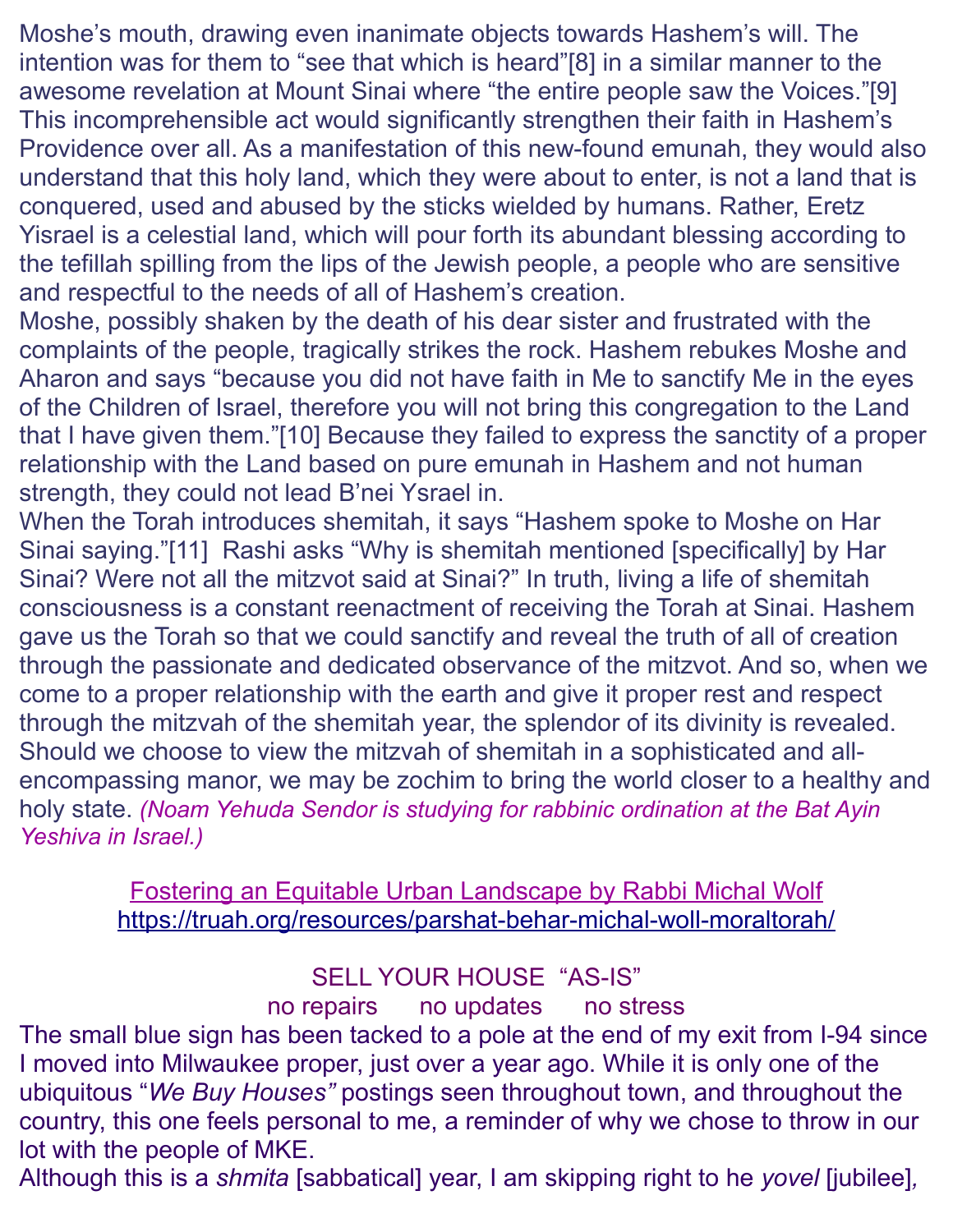the Torah's every-50-years redemption of sold lands, and the return to tribal landholdings:

In this year of jubilee, each of you shall return to your holding… the land must not be sold beyond reclaim, for the land is Mine; you are but strangers resident with Me. Throughout the land that you hold, you must provide for the redemption of the land. [\(Leviticus 25:13,](https://www.sefaria.org/Leviticus.25.13?ven=The_Contemporary_Torah,_Jewish_Publication_Society,_2006&vhe=Miqra_according_to_the_Masorah&lang=bi&aliyot=0) [23-24\)](https://www.sefaria.org/Leviticus.25.23?ven=The_Contemporary_Torah,_Jewish_Publication_Society,_2006&vhe=Miqra_according_to_the_Masorah&lang=bi&with=all&lang2=en)

Both *shmita* and *yovel* are focused on the land. As Jews, rural farming occupies most of our historical imagination and the Torah's legal attention. We tend not to think much about ancient urban life beyond Jerusalem, the cities of refuge, the walls of Jericho, and the special dispensation given to the Jews of Shushan (ouch!). So you may be surprised to discover the verses that follow:

If any party sells a dwelling house in a walled city, it may be redeemed until a year has elapsed since its sale; the redemption period shall be a year. If it is not redeemed before a full year has elapsed, the house in the walled city shall pass to the purchaser beyond reclaim throughout the ages; it shall not be released in the jubilee. [\(Leviticus 25:29-30\)](https://www.sefaria.org/Leviticus.25.29?ven=The_Contemporary_Torah,_Jewish_Publication_Society,_2006&vhe=Miqra_according_to_the_Masorah&lang=bi&with=all&lang2=en)

Why the dichotomy between rural and urban property? The 12th century commentator Nachmanides [points](https://www.sefaria.org/Leviticus.25.29?ven=The_Contemporary_Torah,_Jewish_Publication_Society,_2006&vhe=Miqra_according_to_the_Masorah&lang=bi&aliyot=0&p2=Ramban_on_Leviticus.25.29.1&ven2=Commentary_on_the_Torah_by_Ramban_(Nachmanides)._Translated_and_annotated_by_Charles_B._Chavel._New_York,_Shilo_Pub._House,_1971-1976&vhe2=On_Your_Way_New&lang2=bi) to the primacy of agricultural holdings for the people's sustenance and wealth, citing [Kohelet](https://www.sefaria.org/Ecclesiastes.5.8?ven=Tanakh:_The_Holy_Scriptures,_published_by_JPS&vhe=Miqra_according_to_the_Masorah&lang=bi) 5:8*:* "Humanity is servant to the field." After a year, he states, the sale of the urban property "does not bother him or do harm."

In post-biblical history, however, Jews were often excluded from land ownership, becoming urban folk with urban professions by necessity. It is only in recent times, with the movement of Jews to suburban areas, that many of us became disconnected from the city as well.

Those of us who are engaged in learning to dismantle racism are likely familiar with how governments and banks have limited people of color from purchasing property and/or choosing where they would live. We may be less quick to remember that the same policies once applied to Jews, but some of our parents or grandparents recall those times. While this redlining is now but a memory for most of the Jewish community, it has created lasting personal and communal damage to communities of color historically unable to acquire property or build wealth for their families.

Milwaukee is the second least equitable city in the nation for home ownership. From my highway exit, I head east through one of the roughest areas of town before crossing the color line, two and a half blocks from my home. Property values prior to crossing Holton Avenue are a fraction of those to the east. The percentage of owner occupied units is also low, decimated by the subprime mortgage crisis and housing crash of the late 2000s. Rents, however, are not proportionally affordable, with absentee landlords — often large corporations with significant financial power and little concern for the city or its people — making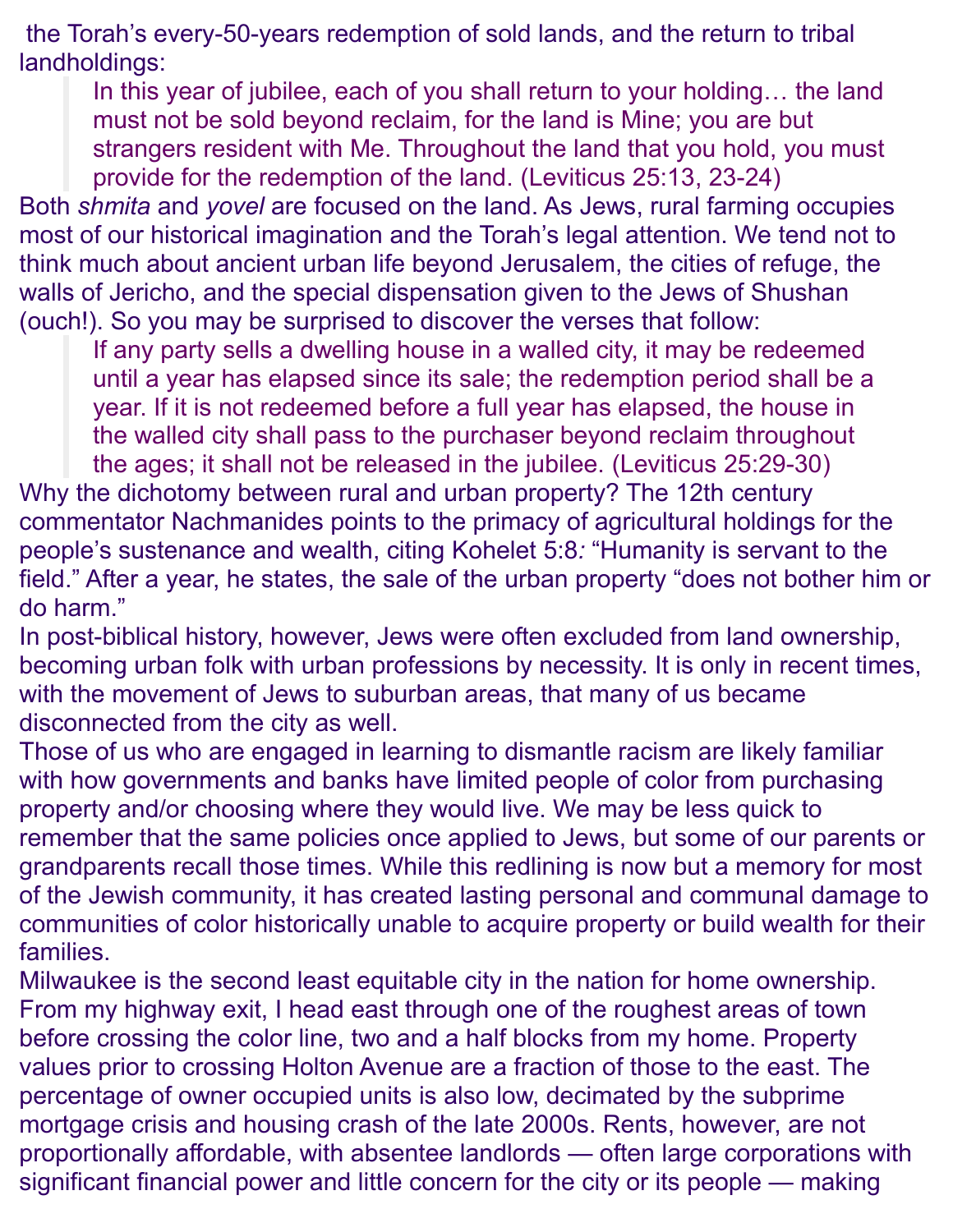significant profits. The remaining owners are the primary targets of "ugly house" buyers, who focus on these vulnerable neighborhoods, eager to convert a property to a lucrative rental or profitable "flip."

How can we help? Our local Habitat for Humanity is currently working to stabilize this neighborhood with affordable homes. Every project requires a subsidy, as it is impossible to build a home for the ultimate, very low appraised price. Governments need to step up with incentives to build as well as a lifting of restrictions on size and types of housing allowable in challenged areas. Habitat is a participant in Milwaukee's new private/public Community Development Alliance, developed to promote affordable home ownership, stabilize rentals, and preserve communities. This needs to happen in parallel to supporting a return of business and services to these same neighborhoods.

In Parshat Behar, urban spaces were not considered a factor in the wellness and stability of society. Today, we must acknowledge our centuries of disenfranchisement and commit to fostering an urban landscape of equity and opportunity. Whether through politics, organizations, philanthropy, or swinging a hammer, everyone can support the creation of heritable homes and thriving neighborhoods. *(Rabbi Michal Woll, a graduate of the Reconstructionist Rabbinical College, serves as rabbi of Congregation Shir Hadash, the only non-Orthodox synagogue within the Milwaukee city limits.)*

## Chronology in the Torah: Understanding Our Timeline by Eitan Cooper <https://schechter.edu/chronology-in-the-torah/>

Most of Leviticus contains commandments concerning sacrifice, the rituals pertaining to Priests (Cohanim), and to individual sanctity. As per the first verse of Leviticus all of it is taught to Moshe from inside the Ohel Moed or Mishkan – not from Mt. Sinai. Then, without warning, Parashat Behar starts with the verse "And God spoke to Moshe at Mt. Sinai, saying…", (Ex 25:1) placing Moshe back on Mt. Sinai – at the locus of revelation found in Exodus Chapters 19-23. Just as curious, the content of Behar – the explanation of the Sabbatical and Jubilee years in Ancient Israel, followed by a long series of blessings and curses, seems to belong more to Deuteronomy than to either Exodus or Leviticus.

Commentators tried to explain it. Ibn Ezra took the view that the Torah is not chronological: "Ein Mukdam U'meuchar B'Torah". According to him, Moshe received the laws at Mt. Sinai but "saved" the Sabbatical/Jubilee for later in order to address issues of Sanctity of the Land raised in Leviticus. Rashi addressed the contextual issue by asking "What does the Sabbatical year have to do with God speaking with Moshe on Mt. Sinai?" Why are the agricultural Sabbatical and Jubilee commanded here, but not in Deuteronomy? His answer: it is to clarify to us that ALL Mitzvot were give to Moshe at Mt. Sinai, not on the plains of Moab,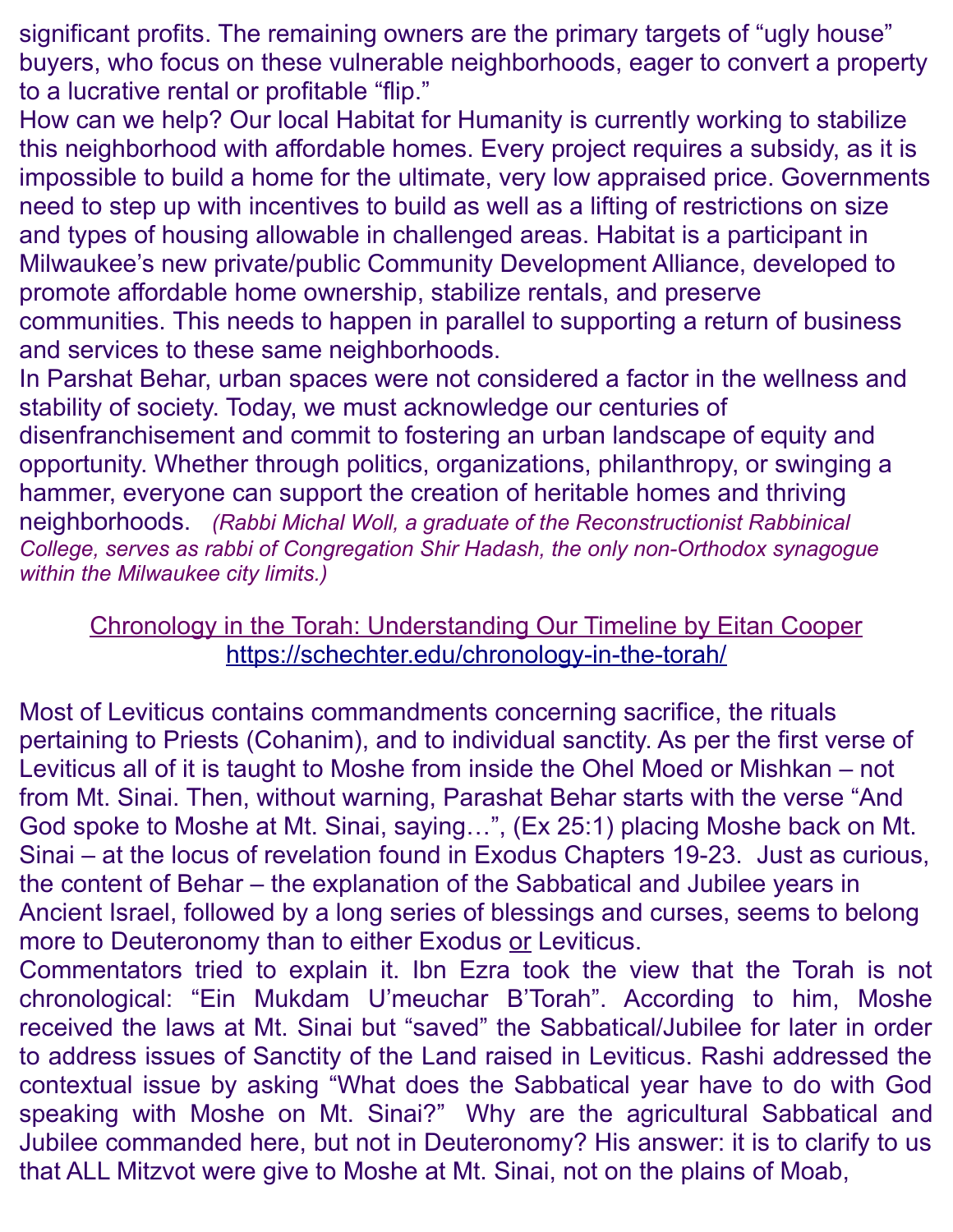where Moshe expounds the Law to the new generation entering the land.

Ramban was not fully satisfied with the above explanations. He attributed the lack of consistency in the text to there being two sets of laws given to Moshe before and after he destroyed the 1st set of Tablets. The first covenant between the God and the Israelites took place in chapters 19-31 of Exodus – the first time Moshe goes up Mt. Sinai for 40 days and nights, but after the Golden Calf and the breaking of the tablets, Moshe ascended again for another 40 days and nights and came down with new Tablets – and a second Covenant was established – with a similar, yet slightly DIFFERENT set of laws a new Torah were given.

This ingenious device would explain the differences between the Sabbatical in Exodus 23 and in Leviticus 25. In Exodus 23, the landowner is commanded leave the land to the poor (evion) and the beast of the field for the Sabbatical year. In Leviticus 25, the fallow land is for the benefit of owner, the owner's household and to the stranger in the owner's gates, in equal measure. Both beautiful messages, but offering very different ways for implementing the Sabbatical.

This device solves other textual problems in the Torah. For example, there are two similar, yet slightly different versions of the Ten Commandments. In the Exodus version Shabbat commemorates Creation and in the version of the Ten Commandments in Deuteronomy Shabbat commemorates the Exodus from Egypt. Through this device of "two covenants at Mt. Sinai", Ramban preserves what Benjamin Sommer calls "the stenographic" model of Revelation in which Moshe received the entire Torah and wrote it down.

Modern critical scholarship is based, according to Sommer, on a "participatory" model of Revelation found in the theologies of Rosensweig, Heschel as well as some Hassidic masters. According to the participatory model, what we can actually know about revelation at Mt. Sinai is minimal, and the so-called written Torah contains a diversity of views of great teachers recorded in different periods of ancient Israel. An unnamed teacher compiled these views of revelation into one book, and rather than using the names of these sages, attributed their diverse perspectives to one great teacher, Moses, giving Torah greater authority.

The discovery of a multiplicity of voices in Torah, rather than just one, endows it with its unique theological power and ethical clarity, and at the same time provides the model for understanding ALL subsequent Torah scholarship, which consists of discussion and dispute across generations. If we can accept this as "Torat Emet", can we teach our children to live with the lack of unity concerning the source? It is a question worthy of serious reflection in our generation!

### Shavua Tov From Schechter!

*(Eitan Cooper is the Executive Vice President of The Schechter Institutes. Since coming to Schechter in 2000, he has served in various capacities, including TALI Outreach Coordinator and Vice President for Development. Mr. Cooper holds a BA from the University of Chicago and an MA from the Hebrew University.)*